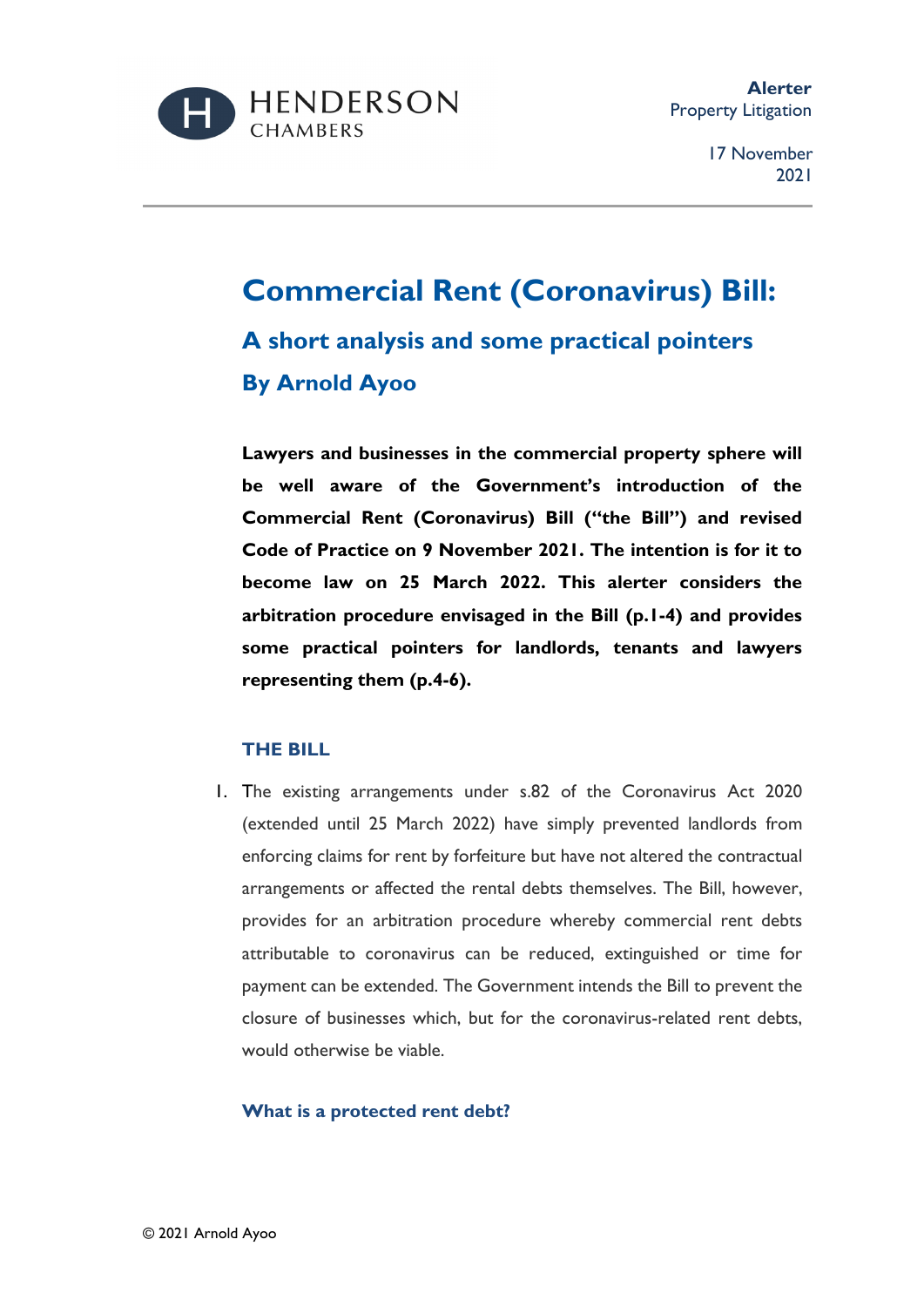

2. Section 3 of the Bill defines a 'protected rent debt' as a debt under a business tenancy adversely affected by coronavirus, and consisting of rent attributable to a period of occupation between 21 March 2020 and 18 July 2021 (during which period a tenant was obliged under Covid regulations to close the whole or part of its business).

#### **The moratorium**

- 3. The headline making feature of the Bill is the arbitration procedure (discussed further below). However the Bill also introduces a moratorium in respect of protected rent debts (for 6 months, or until such arbitration concludes) which prevents a landlord: (i) making a debt claim in civil proceedings; (ii) using the commercial rent arrears recovery power; (iii) enforcing a right of re-entry or forfeiture or (iv) using a tenant's deposit.
- 4. Landlords may be tempted to make their debt claims before the Bill becomes law by, for example, issuing sometime between 10 November 2021 and 24 March 2022. To address this, the Bill allows either party to apply to stay debt proceedings commenced after 10 November 2021 but before the Bill is passed into law. A court faced with such an application must stay the matter.

#### **The arbitration procedure**

5. The Bill provides for parties who have been unable to reach an agreement regarding a protected rent debt to refer the matter to a binding arbitration. The tenant or landlord has a period of 6 months (from the passage of the Act) to notify the other party ('the respondent') of their intention to make a reference, with any response to be provided within 14 days. A further 14 days after the response (or 28 days if there is no response), a reference to an approved arbitral body can be made. The reference must include a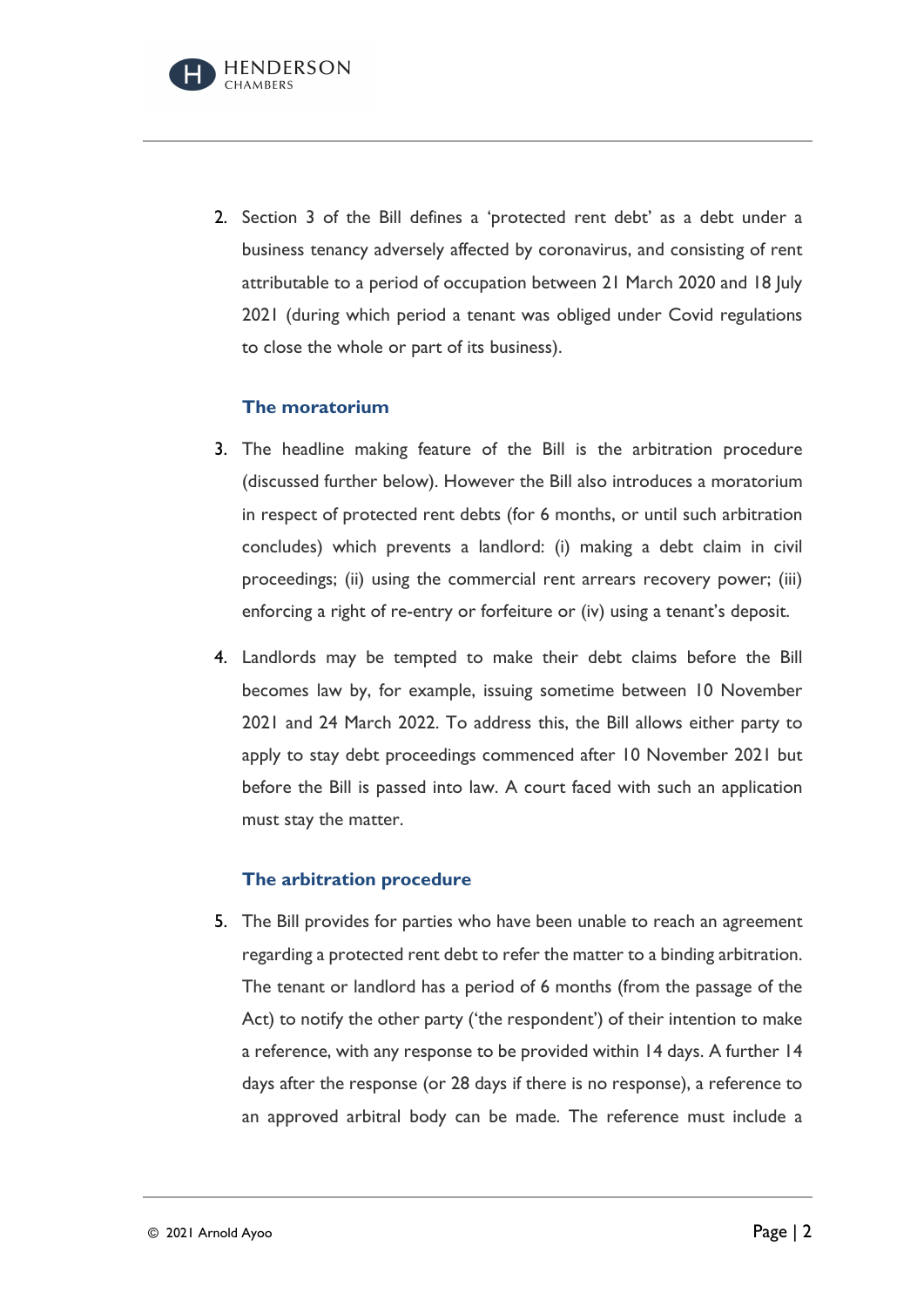

formal proposal for 'resolving the matter of relief from payment' and the respondent may put forward their own 'formal proposal' in response within 14 days.

## **Assessing the viability of the tenant s business and the solvency of the landlord**

- 6. The arbitrator has to determine the 'viability' of the tenant's business before deciding on relief:
	- i. The reference will be dismissed if the business is (a) not viable and (b) would not be viable even if the tenant were to be given relief from payment of any kind.
	- ii. Relief can be granted if the business is (a) viable or (b) would become viable if the tenant were to be given relief from payment.
- 7. The arbitrator also has to assess the solvency of the landlord.

#### Viability of the tenant

- 8. Viability is to be assessed with reference to:
	- the assets and liabilities of the tenant (including other tenancies)
	- the previous rental payments made under the business tenancy
	- the impact of coronavirus on the business of the tenant, and
	- any other information relating to the financial position of the tenant that the arbitrator considers appropriate.

#### Solvency of the landlord

- 9. The landlord's solvency is be assessed with reference to:
	- the assets and liabilities of the landlord (including other tenancies) and
	- any other information relating to the financial position of the landlord that the arbitrator considers appropriate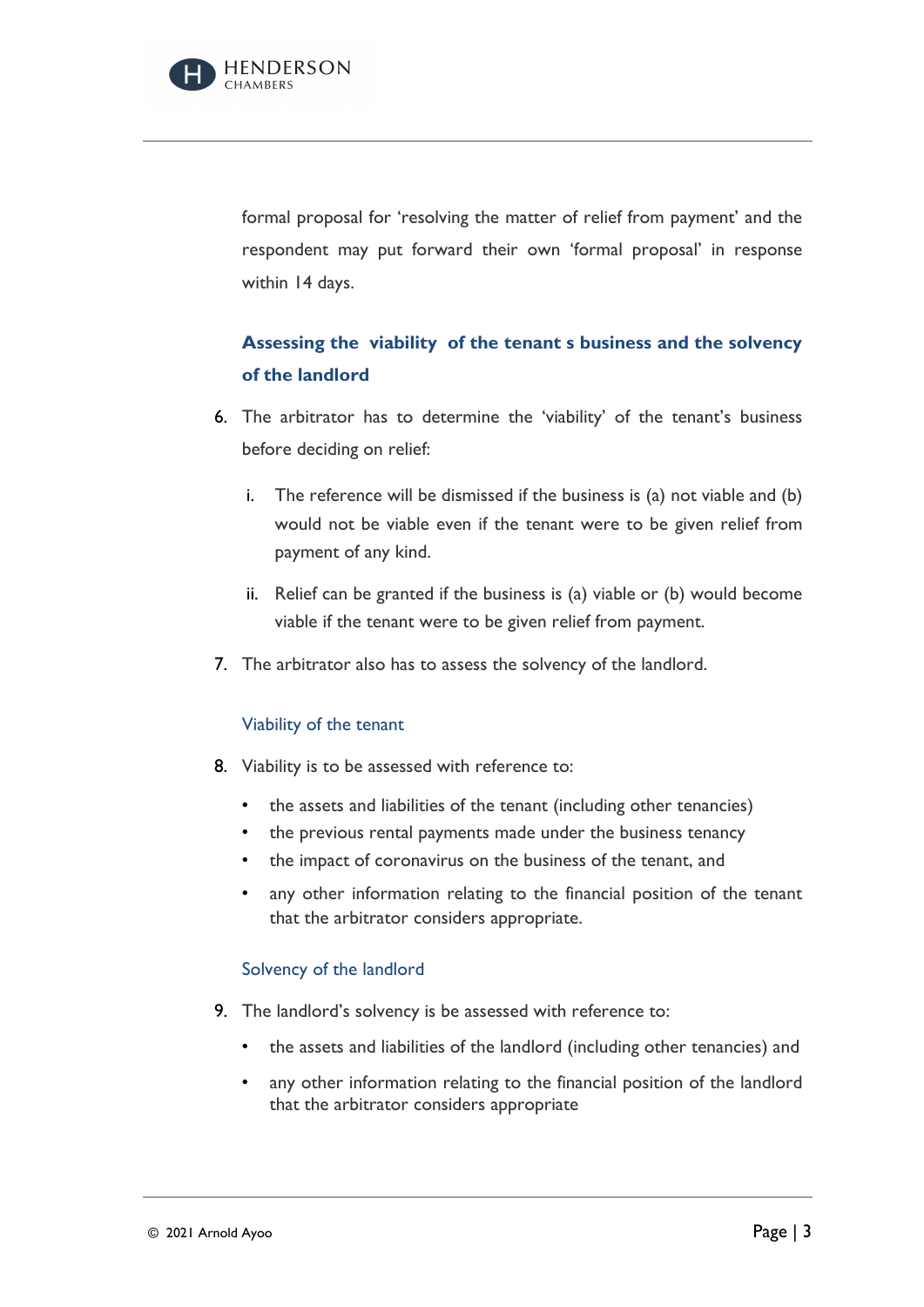

10. The assessment of the landlord and tenant cannot take into account either party borrowing money or restructuring their business.

#### **The Award**

11. The aim of the arbitrator's award is to 'preserve' or 'restore and preserve' the viability of the business tenant, so far as that is 'consistent with preserving the landlords solvency'. An award may reduce or write off the debt, or give the tenant extra time to pay (of a maximum of 2 years). It is clearly a summary procedure in which an arbitrator makes a 'just' commercial assessment about the maximum a tenant can pay and a maximum a landlord can write off, with both parties remaining viable/solvent.

#### **PRACTICAL POINTERS**

## **For tenants: consider and aim for the minimum relief, not the maximum relief.**

12. A tenant has to be careful in the type of case it puts forward at arbitration. A tenant will want to submit enough information to show either (a) that it is viable but needs significant relief or (b) it is not viable - but would be viable if significant relief is given. It will have to demonstrate enough financial peril to show that it needs relief but not so much as to impugn its viability going forward. One way of doing this may be for the tenant to ask itself 'what is the minimum amount of rental relief needed in order to make a profit, going forward?'. By considering what the minimum relief required is (rather than aiming for the maximum) the tenant can work backwards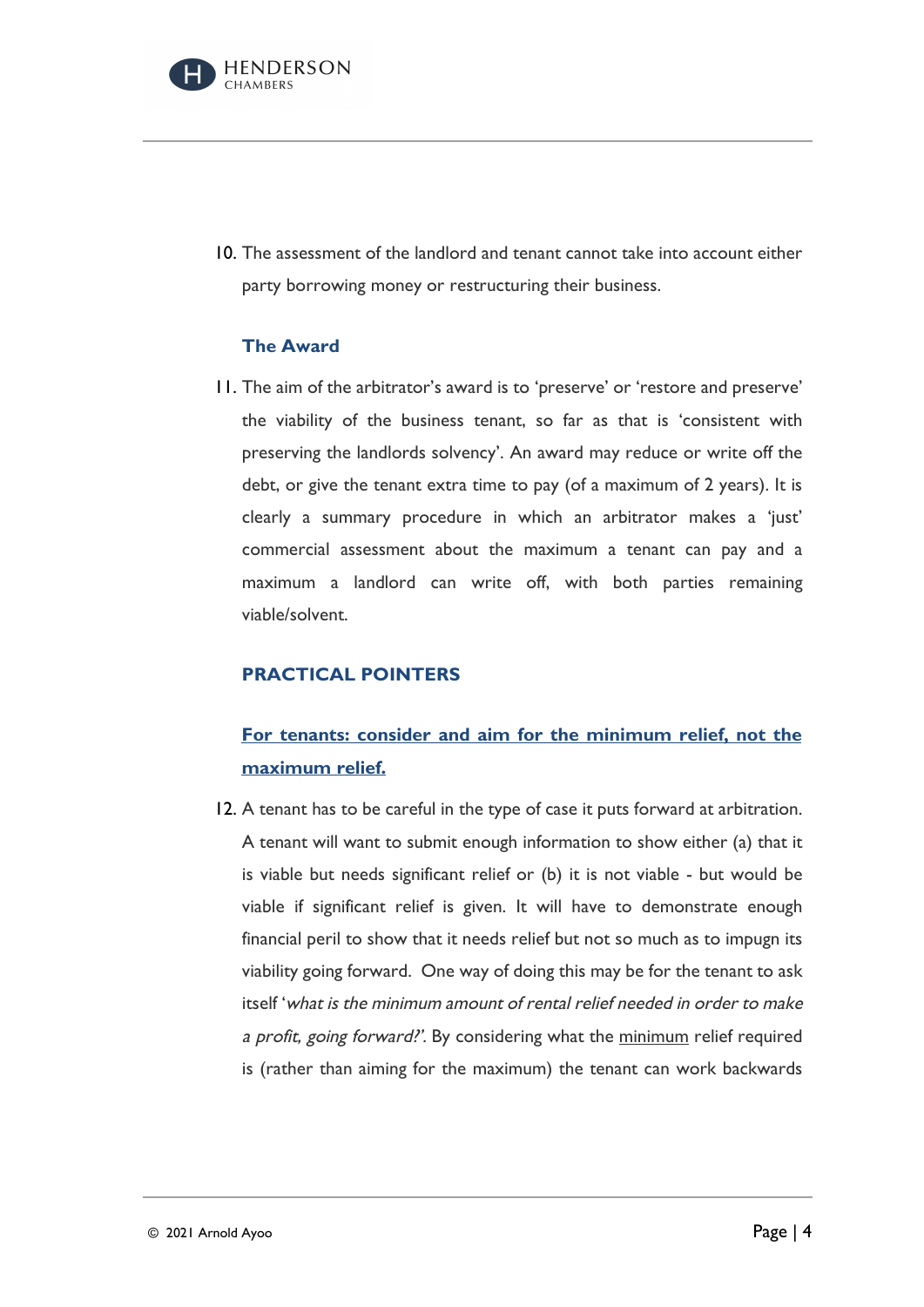

and present its financial position (insofar as it is possible) in a way that bears the least risk of being branded 'unviable'.

## **For landlords: re-evaluate your balance sheet and carefully explain the impact of different levels of rent reduction on your solvency**

- 13. For landlords, a worse financial position equates to a better prospect of a favourable award. Insofar as it is appropriate and within accounting principles, a fresh evaluation of assets and liabilities should consider whether post-pandemic assets have arguably decreased in value or postpandemic book debts can be written off as bad debts. Even if the balance sheet is healthy, landlords should consider cash-flow projections as an alternative basis for establishing solvency.
- 14. After establishing this, a case can be made as to how the current solvency position will be affected by the proposed rent relief. Clearly, the arbitrator has a wide discretion to look at 'any other information relating to the financial position of the landlord'. The aim is to 'preserve the solvency of the landlord'. Therefore, a professionally prepared document which sets out the effect of various levels of rental reductions on the solvency of the landlord could be a powerful tool. Establishing a threshold past which any further reduction will push the landlord towards insolvency could be useful. Regard should be had to cash-flow as well as balance sheet insolvency.
- 15. Landlords with multiple commercial tenants will have to be careful to ensure that the likely effect of the making of arbitral awards in respect of protected rent debts relating to other properties are taken into account in their submissions on solvency.